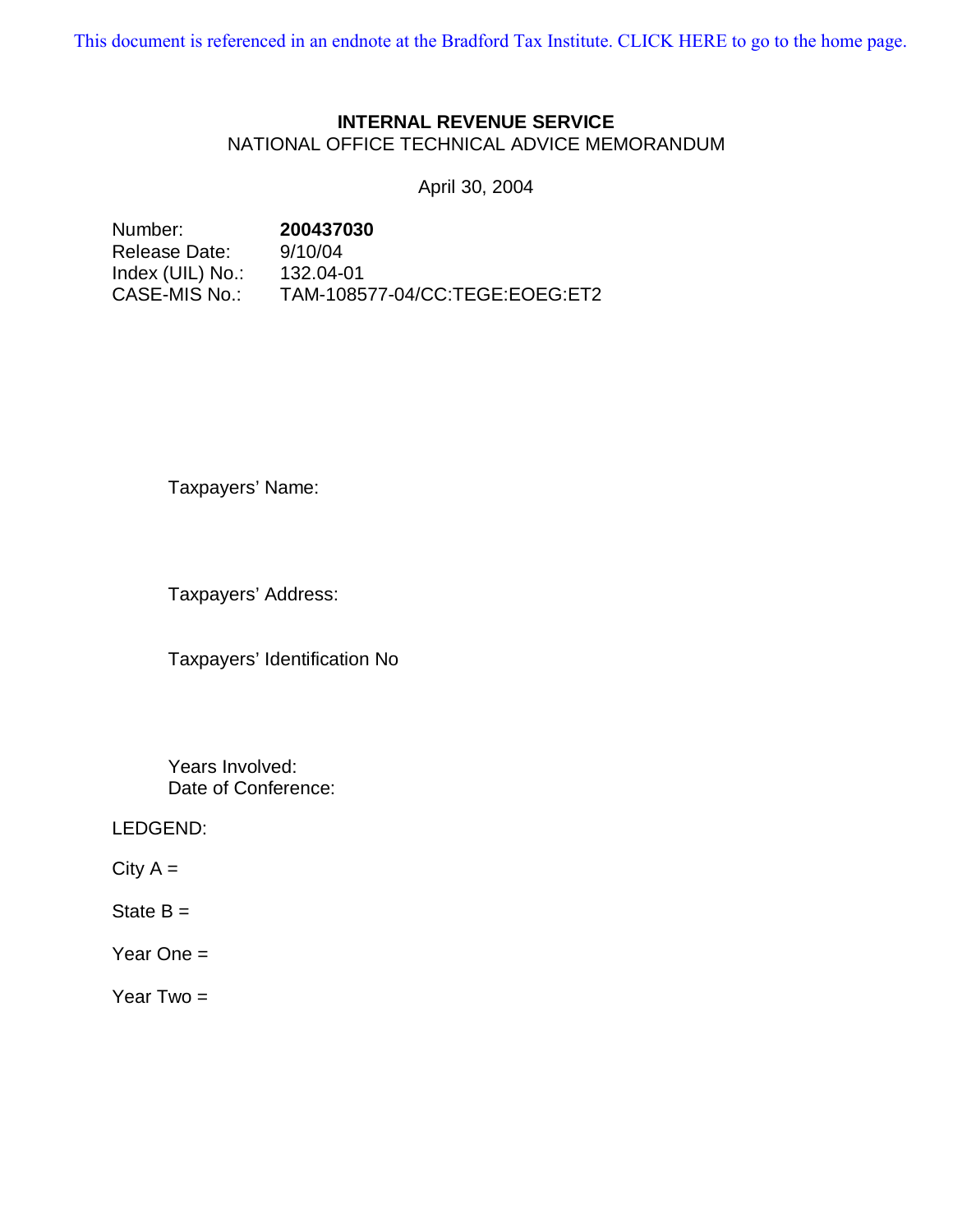### TAM-108577-04 2

#### ISSUE:

Whether an employer-provided holiday gift coupon with a face value of thirty-five dollars that is redeemable at several local grocery stores is excluded from gross income and wages as a de minimis fringe benefit under Internal Revenue Code (Code) § 132(a)(4).

# CONCLUSION:

An employer-provided holiday gift coupon with a face value of thirty-five dollars that is redeemable at several local grocery stores is not excludable from gross income and wages as a de minimis fringe benefit under Code §132(a)(4).

# FACTS:

The Taxpayer is recognized as a tax-exempt organization as described within Code § 501(c)(3). Prior to year one, the Taxpayer provided employees with a ham, turkey or gift basket as an annual holiday gift. Beginning in year one and continuing in year two, the Taxpayer provided employees with a gift coupon as an annual holiday gift instead of providing employees with a ham, turkey or gift basket. The gift coupons had a face value of thirty-five dollars. The Taxpayer intended that the gift coupons would be approximately equal in value to the annual holiday gifts provided prior to year one.

The Taxpayer stopped providing a ham, turkey or gift basket and began providing a gift coupon because some employees with certain religious convictions and some employees with certain dietary limitations, such as vegetarians and people with health-related limitations, requested a gift coupon. The gift coupon provides employees with more choices and greater convenience. Additionally, the Taxpayer implemented the gift coupon program in order to reduce the costs previously incurred in obtaining and delivering holiday gifts to its employees (i.e., involvement of full-time employees and costs for transportation, etc.) and to eliminate any potential Taxpayer liability resulting from the provision of perishable food products to its employees.

The gift coupon provided in year one has the Taxpayer's name and address printed on the front. The thirty-five dollar face value and the words "gift coupon" are prominently displayed. The coupon lists food stores where the coupon is redeemable and provides the following restrictions: (1) the coupon is good towards the purchase of thirty-five dollars for any grocery product excluding tobacco, alcohol or pharmacy goods; (2) the listed grocery store may reserve the right not to accept the coupon; (3) the coupon can only be used once and any unused portion is forfeited; (4) the coupon is redeemable between November  $15<sup>th</sup>$  and January  $31<sup>st</sup>$  of the following year. The coupon is shaped like a bank check and includes the words "endorse here" next to a signature line in the bottom right corner. On the back side of the coupon, the employee's name and address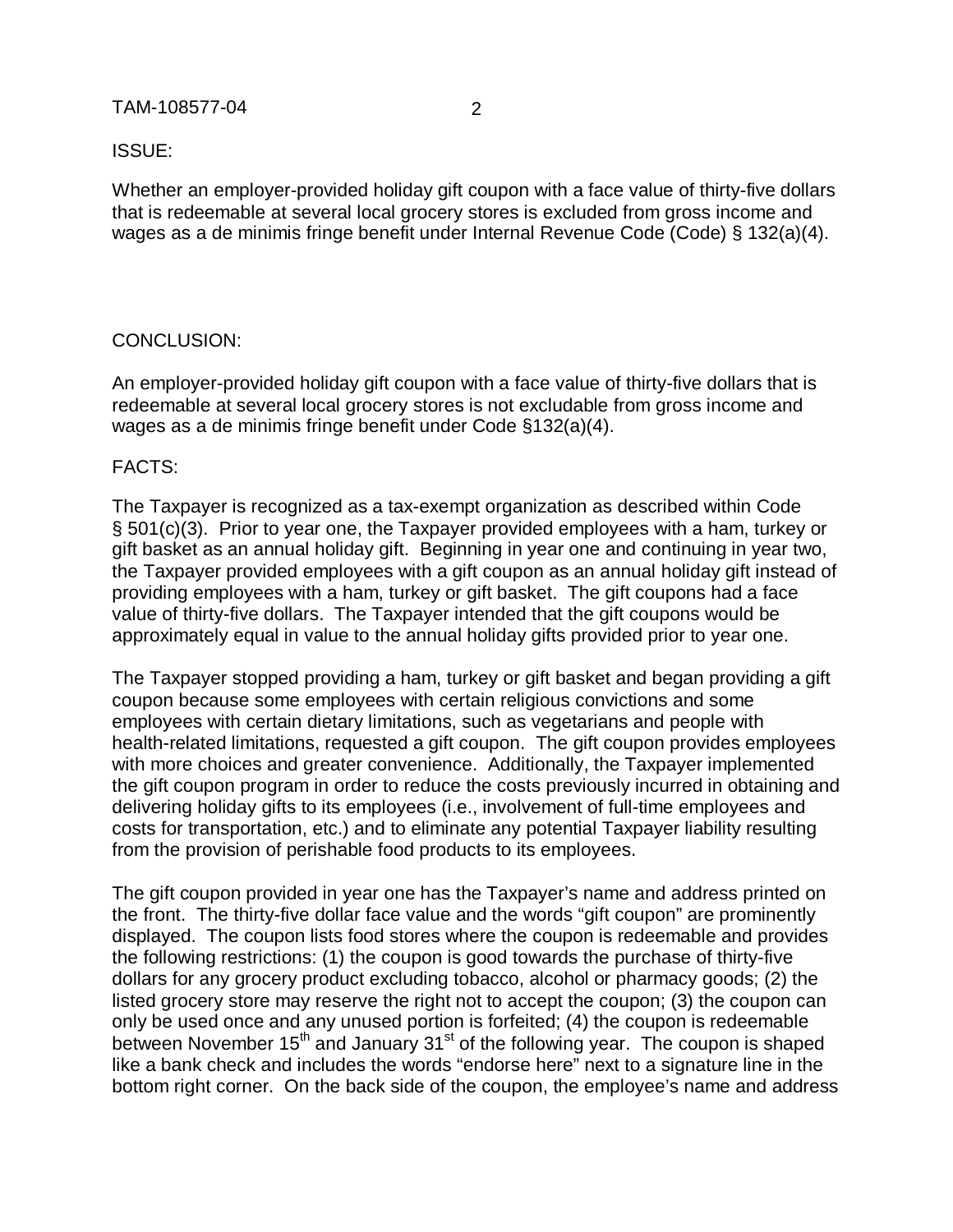TAM-108577-04 3

are printed along with a number which identifies the department in which the employee works.

The coupon provided in year one listed four food stores in the City A, State B area where the coupon was redeemable. The coupon provided in year two was identical to the coupon provided in year one, except that it listed 23 food stores where the coupon was redeemable in a larger tri-state area. Both the year one coupon and the year two coupon listed food stores that had more than one location where the coupon could be redeemed.

The Taxpayer did not withhold or pay any employment taxes<sup>1</sup> for any portion of the thirty-five dollar gift coupons provided to employees during tax years one and two.

LAW AND ANALYSIS:

Code § 61(a)(1) provides that gross income means any income from whatever source derived, including, but not limited to, compensation for services including fringe benefits.

Code § 3121(a) defines the term "wages" for FICA purposes as all remuneration for employment, including the cash value of all remuneration (including benefits) paid in any medium other than cash, with certain specific exceptions. Code § 3401(a) provides that "wages" for income tax withholding purposes means all remuneration for services performed by an employee for his employer.

Code §§ 3121(a)(20) and 3401(a)(19) provide that for purposes of FICA and income tax withholding, respectively, the term "wages" shall not include any benefit provided to or on behalf of an employee if at the time such benefit is provided it is reasonable to believe that the employee will be able to exclude such benefit from income under Code § 132.

Code § 132(a)(4) provides that gross income does not include any fringe benefit that qualifies as a de minimis fringe benefit. Code § 132(e)(1) defines a de minimis fringe benefit as any property or service the value of which is (after taking into account the frequency with which similar fringes are provided by the employer to the employer's employees) so small as to make accounting for it unreasonable or administratively impracticable. Income Tax Regulation § 1.132-6(a) provides the same definition.

 1 Under Subtitle C of the Code, Chapters 21, 23 and 24, respectively, employment taxes consist of the Federal Insurance Contributions Act tax (FICA), the Federal Unemployment Tax Act tax (FUTA), and the Collection of Income Tax at Source on Wages (income tax withholding). However, service performed in the employ of an organization described in Code § 501(c)(3), like the Taxpayer, is not considered to be employment for FUTA tax purposes. See Code § 3306(c)(8).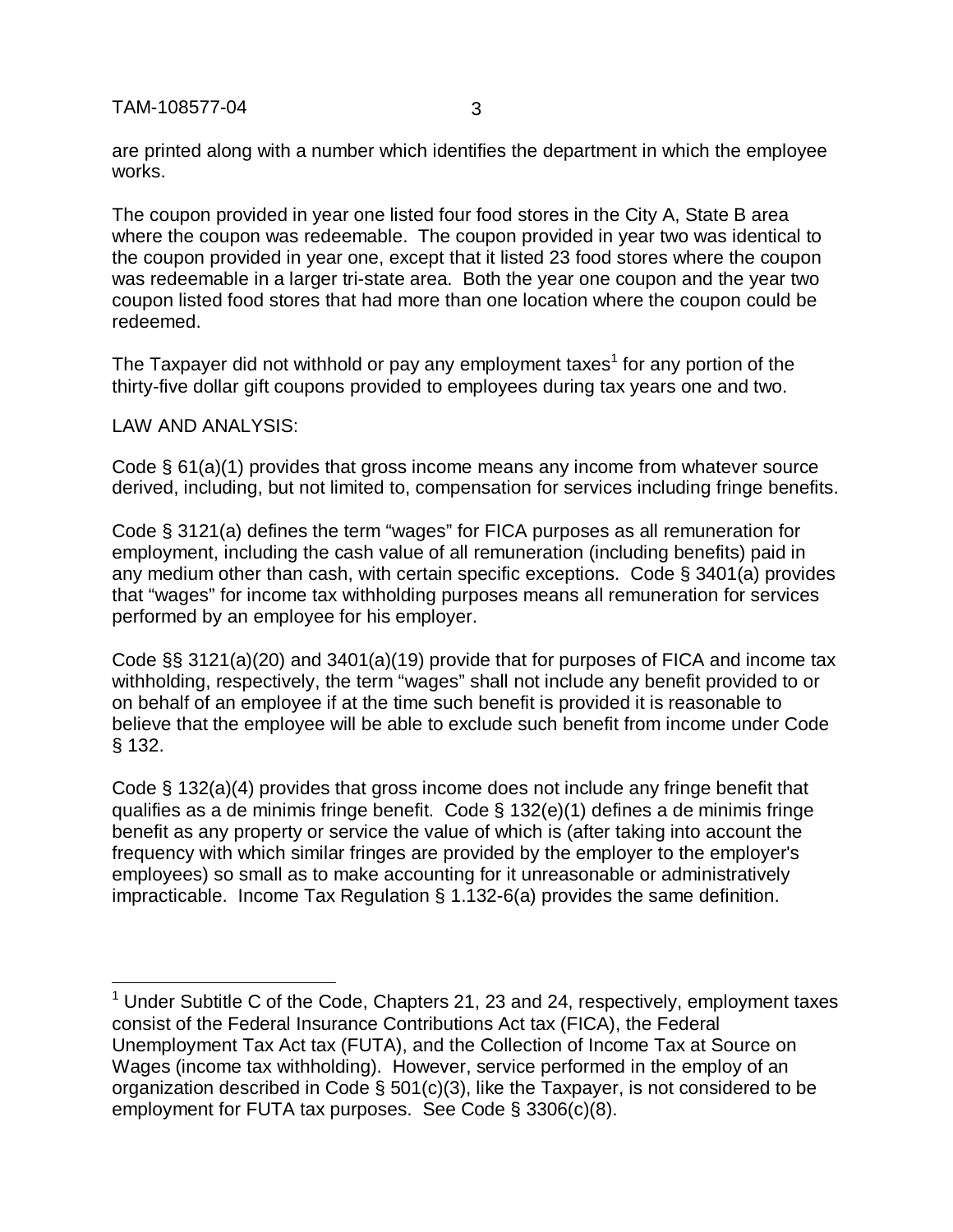Income Tax Regulation § 1.132-6(c) provides that, except for special rules that apply to occasional meal money, the provision of any cash fringe benefit is never excludable as a de minimis fringe benefit. Similarly, except for special rules that apply to occasional meal money and transit passes, a cash equivalent fringe benefit (such as a fringe benefit provided to an employee through the use of a gift certificate or charge or credit card) is generally not excludable under Code § 132(a) even if the same property or service acquired (if provided in kind) would be excludable as a de minimis fringe benefit. For example, the provision of cash to an employee for a theatre ticket that would itself be excludable as a de minimis fringe is not excludable as a de minimis fringe.

Income Tax Regulation § 1.132-6(e)(1) provides examples of de minimis fringe benefits that are excludable from an employee's gross income. These include occasional typing of personal letters by a company secretary; occasional personal use of an employer's copying machine; occasional cocktail parties, group meals, or picnics for employees and their guests; traditional birthday or holiday gifts of property (not cash) with a low fair market value; occasional theater or sporting event tickets; coffee, doughnuts, and soft drinks; local telephone calls; and flowers, fruit, books, or similar property provided to employees under special circumstances (e.g., on account of illness, outstanding performance, or family crisis). In the legislative history of the Deficit Reduction Act of 1984 (DEFRA 1984), pursuant to which Code § 132 was enacted, Congress provided illustrations of benefits that are excludable as de minimis fringe benefits, such as "traditional gifts on holidays of tangible personal property having a low fair market value (e.g., a turkey given for the year-end holidays)." *See* Staff of the Joint Committee on Taxation, 98th Cong., 2d Sess., General Explanation of the Revenue Provisions of the Deficit Reduction Act of 1984, 858-59 (1984) (hereinafter JCS-41-84).

Applying the statutory definition of a de minimis fringe benefit requires addressing three factors: value, frequency and administrative impracticability. *See* Code § 132(e)(1). Because cash and cash equivalent fringe benefits like gift certificates have a readily ascertainable value, they do not constitute de minimis fringe benefits because these items are not unreasonable or administratively impracticable to account for.

The Code § 132(e)(1) definition of de minimis fringe benefit is limited to property or services and does not include cash. *See also* Income Tax Regulation § 1.132-6(a). The specific example in the regulations describing holiday gifts is limited to property and does not include cash. *See* Income Tax Regulation § 1.132-6(e)(1). The holiday gift example that Congress provided in the DEFRA 1984 legislative history describes "tangible personal property." *See* JCS-41-84, p. 859. With specific exceptions not applicable in this case, Income Tax Regulation § 1.132-6(c) demonstrates that cash is not excludable as a de minimis fringe benefit even when the property or service acquired (if provided in kind) would be excludable as a de minimis fringe benefit.

It is not administratively impracticable to account for even a small amount of cash provided to an employee because the value of the amount provided is readily apparent and certain. Accordingly, unless a narrow and specific exception applies, such as the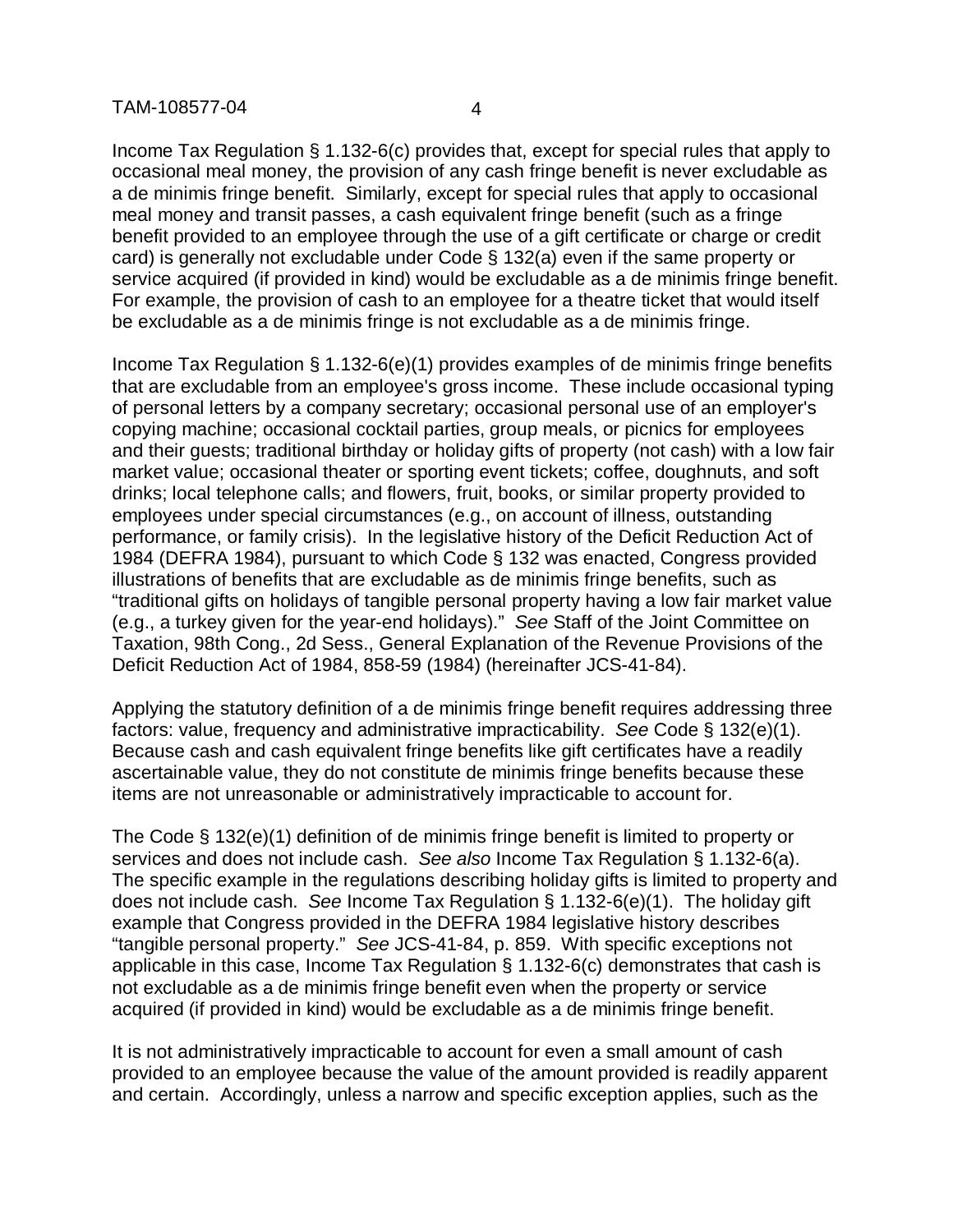special rules that apply to occasional meal money and transit passes, accounting for cash or cash equivalent fringe benefits such as gift certificates is never considered administratively impracticable under Code § 132. *See* Income Tax Regulation § 1.132-6(c).

After reviewing the facts in this case, it is our view that the employer-provided "gift coupon" operates in essentially the same way as a cash equivalent fringe benefit such as a gift certificate. As with a gift certificate, it is simply not administratively impracticable to account for the employer-provided gift coupons; they have a face value of thirty-five dollars. *See American Airlines, Inc. v. U.S.*, 40 Fed. Cl. 712, 725 (1998) (concluding that it was not administratively impracticable to value employer-provided American Express restaurant voucher with a fifty-dollar face value) *aff'd* in relevant part*,*  204 F.3d 1103 (Fed. Cir. 2000). Accordingly, we conclude that an employer-provided holiday gift coupon with a face value of thirty-five dollars that is redeemable at several local grocery stores is not excludable from gross income as a de minimis fringe benefit under Code §132(a)(4).

The Taxpayer acknowledges that the definition of a de minimis fringe benefit under Code § 132(e)(1) includes a determination of value, frequency and administrative impracticability. However, the Taxpayer contends that (1) Income Tax Regulation § 1.132-6(e)(1) provides that certain fringe benefits are excluded from an employee's gross income including "traditional holiday gifts of property (not cash) with a low fair market value;" (2) the employer-provided gift coupon in this case falls within this traditional gift of property "exclusion;" and (3) because the employer-provided gift coupon falls within this traditional gift of property "exclusion," the "Taxpayer is not required to follow the parameters of [Code] § 132(e)(1)."

We do not accept the Taxpayer's characterization of the relationship between Code § 132(e)(1) and Income Tax Regulation § 1.132-6(e)(1). We note that the heading for Income Tax Regulation § 1.132-6(e)(1) states that it describes "examples" of benefits excluded from income. Thus, the regulation itself does not provide an exclusion from gross income, it merely describes examples of fringe benefits that are potentially excludable assuming the statutory requirements pertaining to value, frequency and administrative impracticability are satisfied. The statute provides the basis for the exclusion, and the regulations implement the statute. The Taxpayer's characterization of the relationship between Code § 132(e)(1) and Income Tax Regulation § 1.132-6(e)(1) impermissibly expands the reach of the regulations beyond the scope of the statute.

We note that the legislative history makes clear that the statutory requirements regarding value, frequency and administrative impracticability must be satisfied even with respect to gifts on holidays of tangible personal property having a low fair market value. Specifically, the Joint Committee Report states that "…the frequency with which such benefits are offered may make the exclusion unavailable for that benefit, regardless of difficulties in accounting for the benefits. By way of illustration, the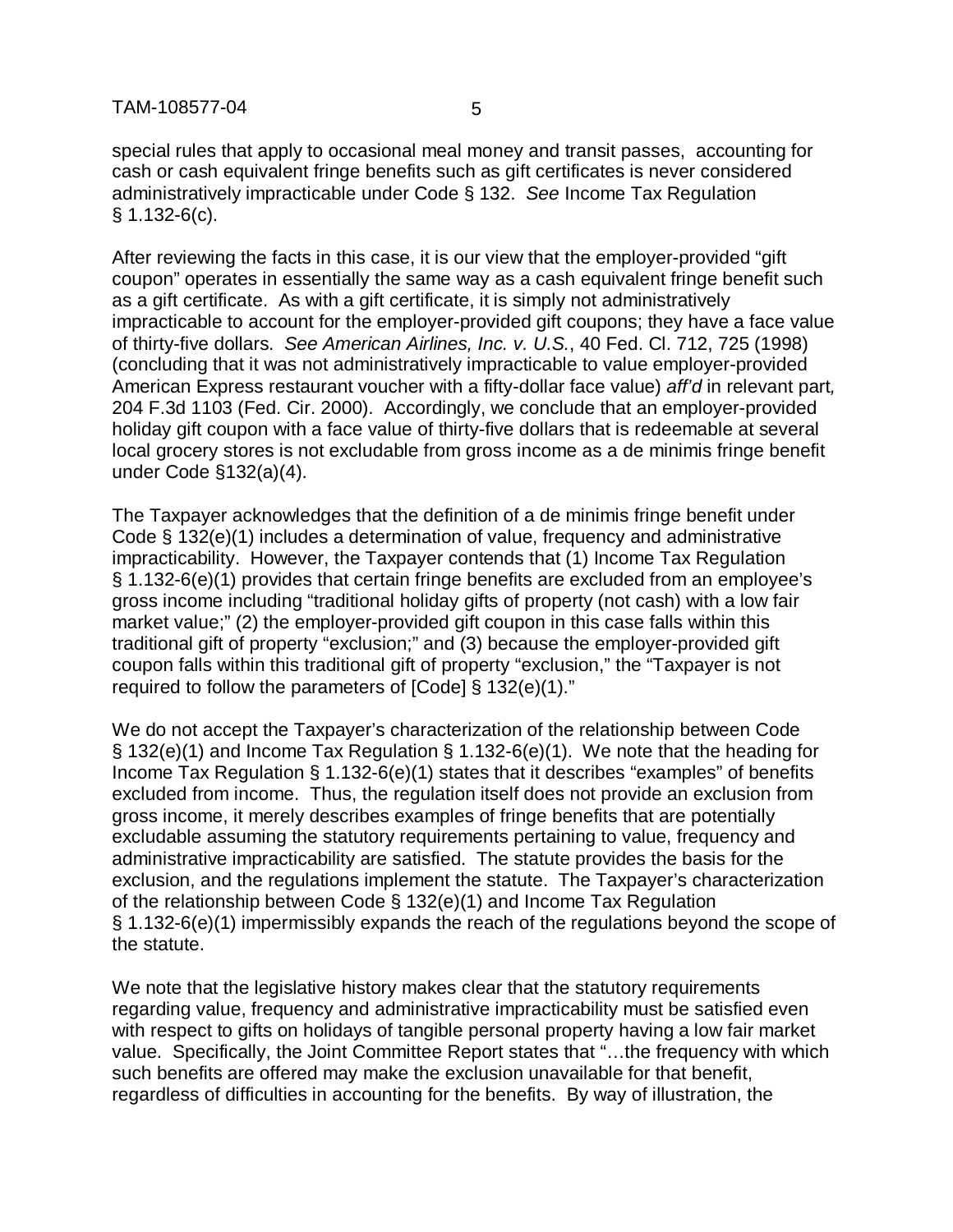exclusion is not available if traditional holiday gifts are provided to employees each month…" *See* JCS-41-84, p. 858.

Additionally, the Taxpayer contends that a 1961 district court case, *Hallmark Cards Inc., v. U.S.*, 200 F. Supp. 847 (W.D. Mo. 1961), provides the proper analysis in this case. The *Hallmark* court reviewed the Service's determination that employer-provided fifteen and twenty-five dollar "special gift certificates," which were redeemable in merchandise at any store that sold Hallmark's products were subject to employment taxes at the time the employees received them. In *Hallmark*, the court concluded that the "amounts provided for in the gift certificates were not intended as wages. They were intended to be gifts and gratuities, and in no wise to be considered as any part of the compensation to [Hallmark's'] employees." 200 F. Supp. at 850. Additionally, the court applied Revenue Ruling 59-58, 1959-1 C.B. 17, which provided that the value of an employer-provided holiday turkey, ham or other low value merchandise was not includable in gross income or wages, but further provided that the exclusion would not apply to employer-provided cash, gift certificates, and similar items of readily convertible cash value, regardless of amount involved. In concluding that the merchandise was excludable from gross income, Rev. Rul. 59-58 noted that "in many cases…such items constitute excludable gifts." In finding that the special gift certificates were not subject to employment taxes, the *Hallmark* court concluded that because the "special gift certificates" were not redeemable in cash, they were not readily convertible to cash. According to Taxpayer's argument, as in the *Hallmark* case, the employer-provided gift coupons in this case are not redeemable for cash and therefore should not be included in the employees' gross income or subject to employment taxes.

With regard to this argument raised by Taxpayer, we note that Rev. Rul. 59-58 applied employment tax regulations involving the use of an employer's "facilities or privileges." Specifically, Rev. Rul. 59-58 involves the application of Employment Tax Regulation § 31.3401(a)-1(b)(10), which provides for income tax withholding purposes:

Facilities or privileges. Ordinarily, facilities or privileges (such as entertainment, medical services, or so-called "courtesy" discounts on purchases), furnished or offered by an employer to his employees generally, are not considered as wages subject to withholding if such facilities or privileges are of relatively small value and are offered or furnished by the employer merely as a means of promoting the health, good will, contentment, or efficiency of his employee.

*See also* Employment Tax Regulation §§ 31.3121(a)-1(f) for FICA purposes and 31.3306(b)-1(f) for FUTA purposes.

The analysis in the *Hallmark* case and in Rev. Rul. 59-58 has been superseded by changes in the law. In this regard, we note that the conclusions in both of these authorities that the items provided by the employer to its employees were "gifts" preceded the enactment of Code section 102(c) pursuant to which amounts transferred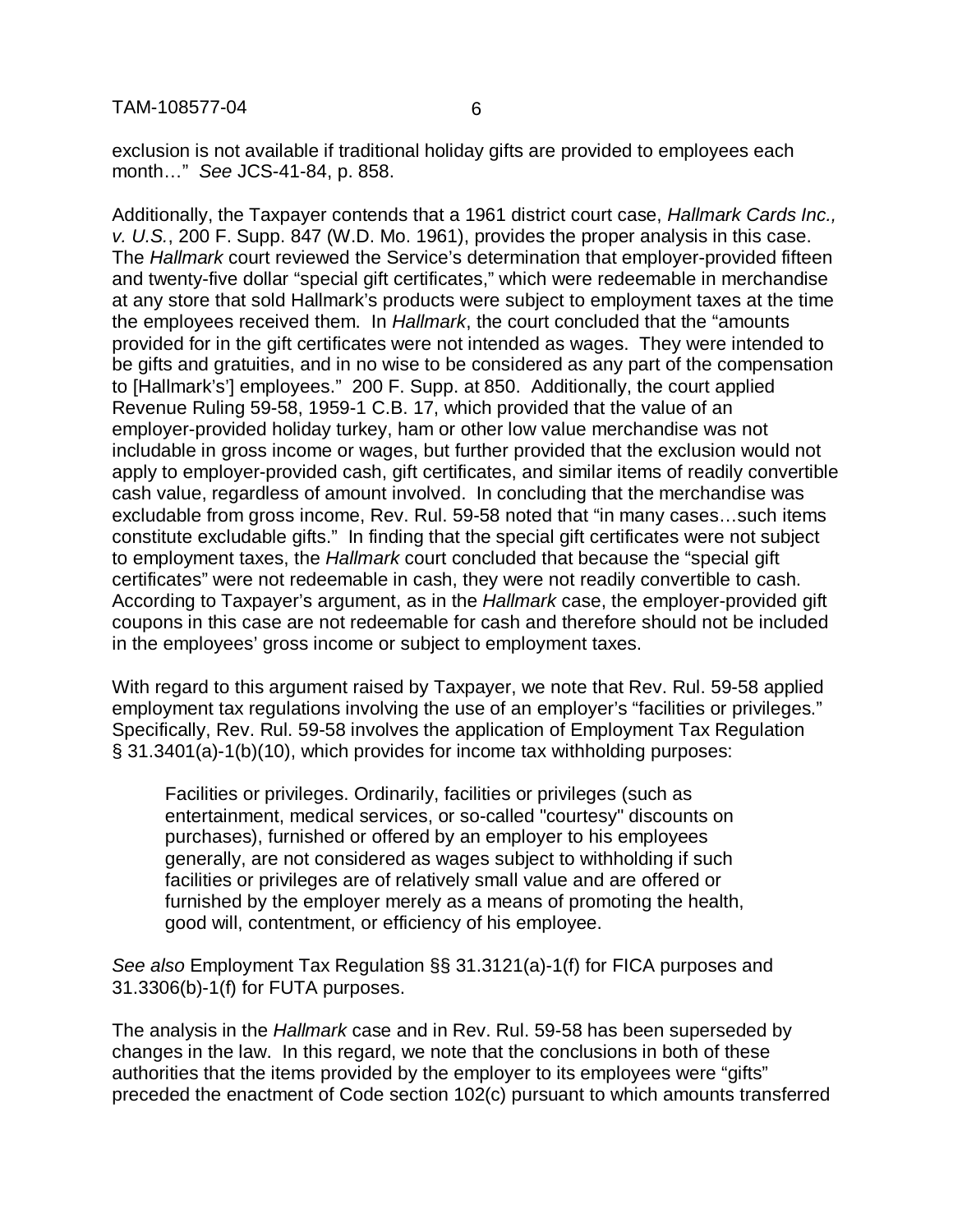# TAM-108577-04 7

-

by or for an employer to, or for the benefit of, an employee are not excludable from the  $employee$ 's gross income as gifts. $^2$  Moreover, both of these authorities preceded DEFRA 1984, which enacted a comprehensive scheme dealing with employer-provided fringe benefits, and thus largely superceded earlier-decided case law and earlier-issued Internal Revenue Service administrative guidance on employer-provided fringe benefits.

On July 18, 1984, Congress enacted § 531 of DEFRA 1984 amending Code § 61(a) to include "fringe benefits" in the definition of gross income and adding Code § 132 to exclude certain fringe benefits from gross income. DEFRA 1984 also provided the Treasury Department with the specific authority to promulgate any regulations necessary to carry out the purposes of Code § 132. Code § 132 substituted a statutory approach for the prior common law approach in determining whether employer-provided fringe benefits are excluded from gross income. The prior common law approach generally looked to whether the fringe benefit was compensatory or noncompensatory. Consequently, effective January 1, 1985, any fringe benefit is includable in the recipient's gross income unless the fringe benefit is excluded from gross income by a specific statutory provision.

Congress intended to create certainty by providing clear rules for the tax treatment of fringe benefits. Thus, DEFRA 1984 sets forth statutory provisions under which (1) certain fringe benefits provided by an employer are excluded from the recipient employee's gross income for Federal income tax purposes and from the wage base (and, if applicable, the benefit base) for purposes of income tax withholding, FICA, FUTA, and the Railroad Retirement Tax Act, and (2) any fringe benefit that does not qualify for exclusion under the bill and that is not excluded under another statutory fringe benefit provision of the Code is includable in gross income for income tax purposes, and in wages for employment tax purposes, at the excess of its fair market value over any amount paid by the employee for the benefit. The latter rule is confirmed by clarifying amendments to Code §§ 61(a), 3121(a), 3306(b), and 3401(a) and § 209 of the Social Security Act. *See* JCS-41-84, p. 842.

After the passage of DEFRA 1984, it is necessary to apply Code § 132(e) and the regulations thereunder when analyzing whether a low-value, employer-provided holiday gift is excludable from gross income. The statutory scheme designed by Congress to analyze de minimis fringe benefits specially addresses low-value, employer-provided holiday gifts. *See* JCS-41-84, p. 858-59 (providing for de minimis fringe benefit treatment of "gifts on holidays of tangible personal property having a low fair market value (e.g., a turkey given for the year end holidays")). Accordingly, the appropriate body of law to apply in this case is Code §132(e) and its regulations and not the "facilities and privileges" regulations applied in Rev. Rul. 59-58 and the *Hallmark* case.

<sup>&</sup>lt;sup>2</sup> The Tax Reform Act of 1986 (Public Law 99-514, § 123) amended Code § 102, effective January 1, 1987, by adding Code § 102(c), which provides that any amount transferred "by or for an employer to, or for the benefit of, an employee," shall not be excluded from gross income under Code § 102(a).